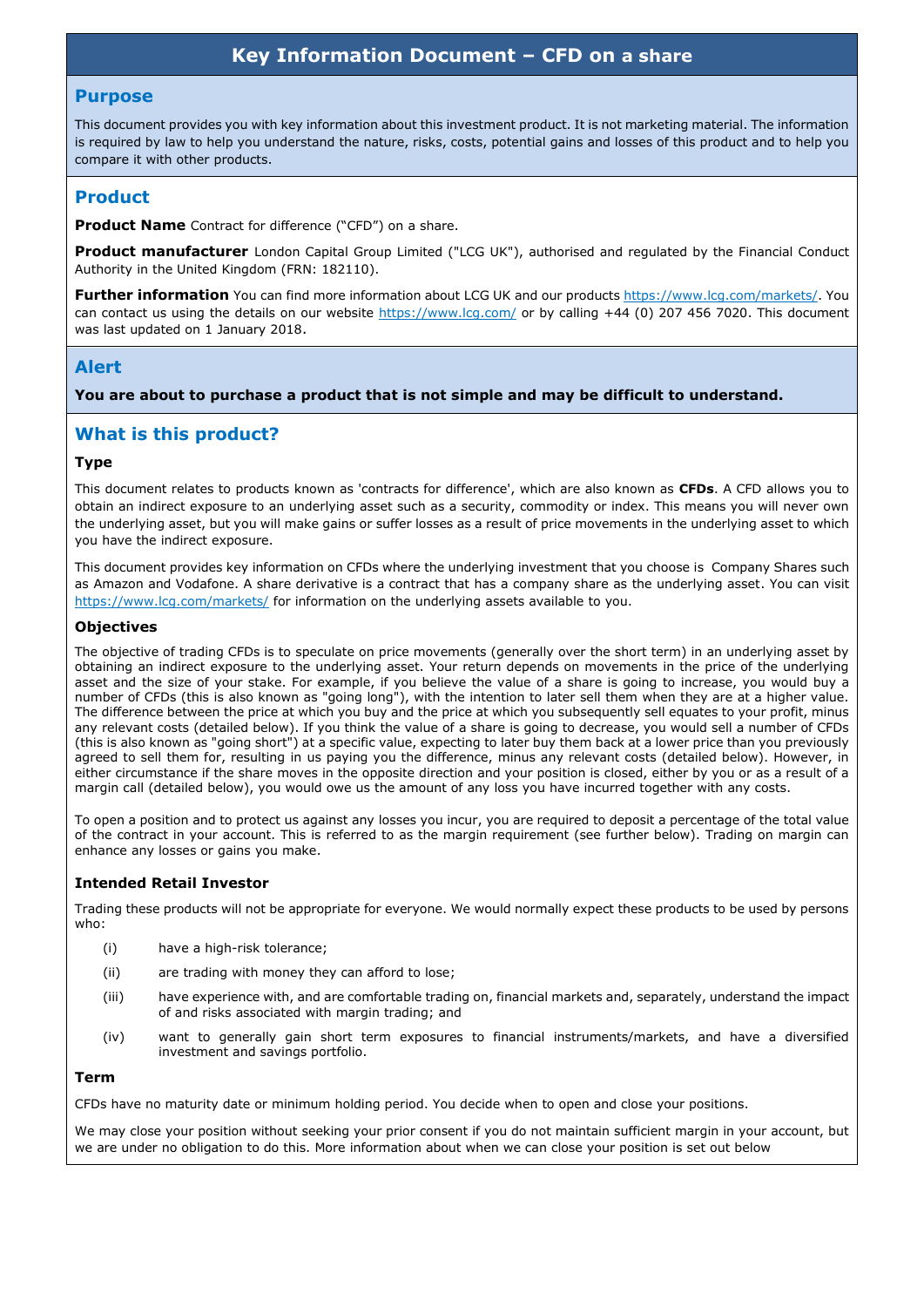# **What are the risks and what could I get in return?**

## **Risk Indicator**

|  |  |  | $\blacksquare$ $\blacktriangle$<br>- 7 | II R | $\mathcal{L}$<br>ι. |  |
|--|--|--|----------------------------------------|------|---------------------|--|
|--|--|--|----------------------------------------|------|---------------------|--|

Lower risk **Higher risk** Higher risk There is no recommended or minimum holding period for this product. You must maintain sufficient margin in your account to keep your positions open. Trading on margin means you could lose significantly more than your initial investment. **!**

The summary risk indicator is a guide to the level of risk of these products compared to other products. It shows how likely it is that the product will lose money because of movements in the markets or because we are not able to pay you. We have classified these products as 7 out of 7, which is the highest risk class. This is because there is a very high chance that you could lose more than your initial investment. Figures published by the Financial Conduct Authority show that approximately 82% of retail clients lose money on CFD products.

#### **Be aware of currency risk. You will receive payments in a different currency, so the final return you will get depends on the exchange rate between the two currencies. This risk is not considered in the indicator shown above.**

**In some circumstances you may be required to make further payments to pay for losses. The total loss you may incur may significantly exceed the amount invested.** Your losses can materialise quickly due to the use of margin (see further below).

CFD trading requires you to maintain a certain level of funds in your account to keep your positions open. This is called margin. You will be able to open a position by depositing only a small percentage of the notional value of the position, creating a leveraged position. Leverage can significantly magnify your gains and losses. If the funds in your account are no longer sufficient to keep your position open, you will be required to make up this shortfall. This is a margin call. If you do not meet your margin call, we may close your position (immediately and without notice) and you will realise any losses. You could, therefore, lose more than your entire investment.

Our CFDs are not listed on any exchange, and the prices and other conditions are set by us in accordance with our best execution policy. The contract can be closed only with us, and are not transferable to any other provider. If you have multiple positions with us, your risk may be cumulative and not limited to one position.

The tax regime of the country in which you are domiciled may impact your return.

This product does not include any protection from future market performance so you could lose some or all of your investment. If we are not able to pay you what is owed, you could lose your entire investment. However, you may benefit from a consumer protection scheme (see the section 'what happens if LCG UK is unable to pay out'). The indicator shown above does not consider this protection.

### **Performance Scenarios**

This key information document is not specific to a particular product. It applies to a CFD on any share. However, each CFD you enter into with us is specific to you and your choices. You will be responsible for choosing the underlying a share; when you open and close your position; the size of your position and your margin; and whether to use any risk mitigation features we offer (such as stop loss orders), for example. Each of your positions will also be impacted by any other open position you have with us. These underlying options offered for each CFD will have a material impact on the risk and return of your investment. Specific information on the underlying investment options is available https://www.lcg.com/markets/.

This table shows the money you could get back under different scenarios. The scenarios assume you choose to buy 1000 CFD contracts relating to an underlying asset (equivalent to 1000 underlying shares). For example; Barclays is currently trading around 204. This particular CFD contract is priced at £0.01 per contract, meaning you will make or lose £0.01 for every point the price moves for each CFD traded. The price at which you can buy is 204. This means you will have notional exposure to the underlying asset of £2,040 (1000 x Share price in GBP). You will have to deposit £102 as margin, which is 5% of your notional exposure of £2,040, leading to a leveraged exposure of 20:1. The scenarios also assume we charge an overnight financing fee of; 1 month bank rate +/-2.5%(annualised), depending whether you are long or short, in addition to our spread but there are no other fees. In this scenario the overnight financing rate is 3% (1 month UK bank rate 0.5% + 2.5%). Our spread of 0.08% is subtracted/added to the bid/ask price when opening and closing the position. It is assumed you deposit £1000 into your account to start.

| Notional exposure of £2,040   Initial margin £ 102   Leverage 5%                                                                                          |                           |                      |
|-----------------------------------------------------------------------------------------------------------------------------------------------------------|---------------------------|----------------------|
| <b>Scenarios</b>                                                                                                                                          | Intra-day                 | $10$ days            |
| <b>Stress scenario:</b> The price falls by 94.9 What you will lose after costs<br>points and we close you out at a price of Percentage return<br>109.1    | -£949.00<br>-95.0%        | -£950.68<br>-95.0%   |
| <b>Unfavourable scenario:</b> The price falls <b>What you will lose after costs</b><br>by 10 points and you exit the position at Percentage return<br>194 | <i>-£100.00</i><br>-10.0% | -£101.68<br>$-10.2%$ |
| <b>Moderate scenario:</b> The price does not <b>What you will lose after costs</b><br>change and you exit the position at 203.64 Percentage return        | -£3.60<br>$-0.4\%$        | -£5.28<br>$-0.5\%$   |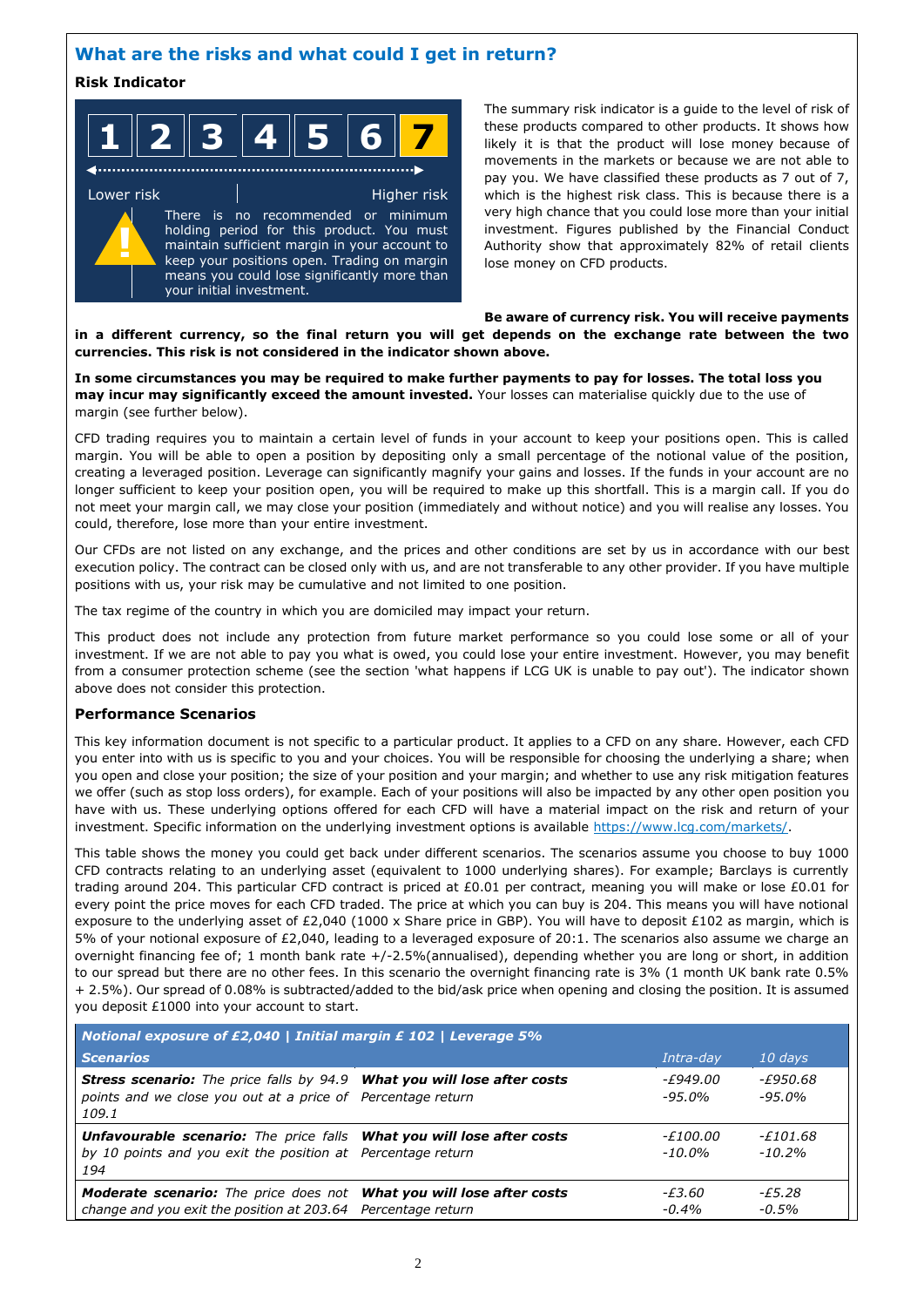| <b>Favourable scenario:</b> The price increases <b>What you might get back after costs</b> | £100.00 | £98.32  |
|--------------------------------------------------------------------------------------------|---------|---------|
| by 10 points and you exit the position at Percentage return                                | 10.0%   | $9.8\%$ |
| 214                                                                                        |         |         |

The stress scenario above shows how small price movements can rapidly lead to losses and in this circumstance, will result in a forced close out of your position. In this stress scenario you may owe us additional money for your trading losses and lose more than your investment. This does not take into account a situation where we are unable to pay you.

The scenarios shown illustrate how your investment could perform. You can compare them with the scenarios of other products. The scenarios presented are an estimate of future performance and are not exact indicators. What you get will vary depending on how the market performs and how long you keep the investment.

The figures shown include all the costs of the product itself. The figures do not take into account your personal tax situation, which may also affect how much you get back. This performance scenario assumes you only have one position open, and does not take into account the negative or positive cumulative balance you may have if you have multiple open positions with us.

# **What happens if London Capital Group Limited is unable to pay out?**

If London Capital Group Limited is unable to meet its financial obligations to you, this could cause you to lose the value of any CFDs you have with London Capital Group Limited. London Capital Group Limited segregates your funds from its own money in accordance with the UK FCA's Client Asset rules. Should segregation fail, your investment is covered by the UK's Financial Services Compensation Scheme (FSCS) which covers eligible investments up to £50,000 per person, per firm. See www.fscs.org.uk.

## **What are the costs?**

This table shows the different types of costs involved when you trade CFD products

| One off                 | <b>Spread</b>                 | Market Spread                                                                                                                                                                                                                                                                                                                                     |
|-------------------------|-------------------------------|---------------------------------------------------------------------------------------------------------------------------------------------------------------------------------------------------------------------------------------------------------------------------------------------------------------------------------------------------|
| costs                   |                               | The spread is the difference between the buy (offer) and sell (bid) price that<br>we quote. For example, if the underlying asset is trading at 100, our offer<br>price (the price at which you can buy) might be 101 and our bid price (the<br>price at which you can sell) might be 99. You pay the spread on opening and<br>closing a contract. |
|                         |                               | <b>Added Spread</b>                                                                                                                                                                                                                                                                                                                               |
|                         |                               | There will be an adjustment of 0.08% to the bid/ask spread in order to reflect<br>the additional spread charge. The displayed price on the platform is inclusive<br>of both underlying and LCG added spread. The amount of added spread will<br>vary depending on which exchange the share is traded on, see market<br>information tables.        |
|                         | <b>Currency</b><br>conversion | A currency conversion rate is charged if dealing in a currency other than your account<br>currency. If your account is denominated in GBP and you are trading a USD<br>instrument, any P&L realised in USD will be converted back into GBP, currently we<br>charge 0.5% on such transactions.                                                     |
|                         | <b>Overnight</b>              |                                                                                                                                                                                                                                                                                                                                                   |
| <b>Ongoing</b><br>costs | holding costs                 | Cash positions on your account at the end of a trading will be subject to overnight<br>holding costs. These can be positive or negative depending on the direction of the<br>position, and the current holding rate.                                                                                                                              |
|                         |                               | If you are long the market you will pay the 1 month bank rate $+2.5\%$                                                                                                                                                                                                                                                                            |
|                         |                               | If you are short the market you will pay the 1 month bank rate -2.5%                                                                                                                                                                                                                                                                              |
|                         |                               | If you are short and the 1 month bank rate exceeds 2.5% you will receive credit<br>overnight.                                                                                                                                                                                                                                                     |
| Other<br>costs          | <b>Distributor</b><br>fees    | We may make payments from time to time to certain partners who introduce<br>business to us. These payments made be based on the revenues we earn and your<br>trading activity. We only make these payments if they do not breach the Financial<br>Conduct Authority in the United Kingdom rules on inducements.                                   |

The costs will vary depending on the underlying investment options you choose. Specific information can be found https://www.lcg.com/markets/spreads-costs/.